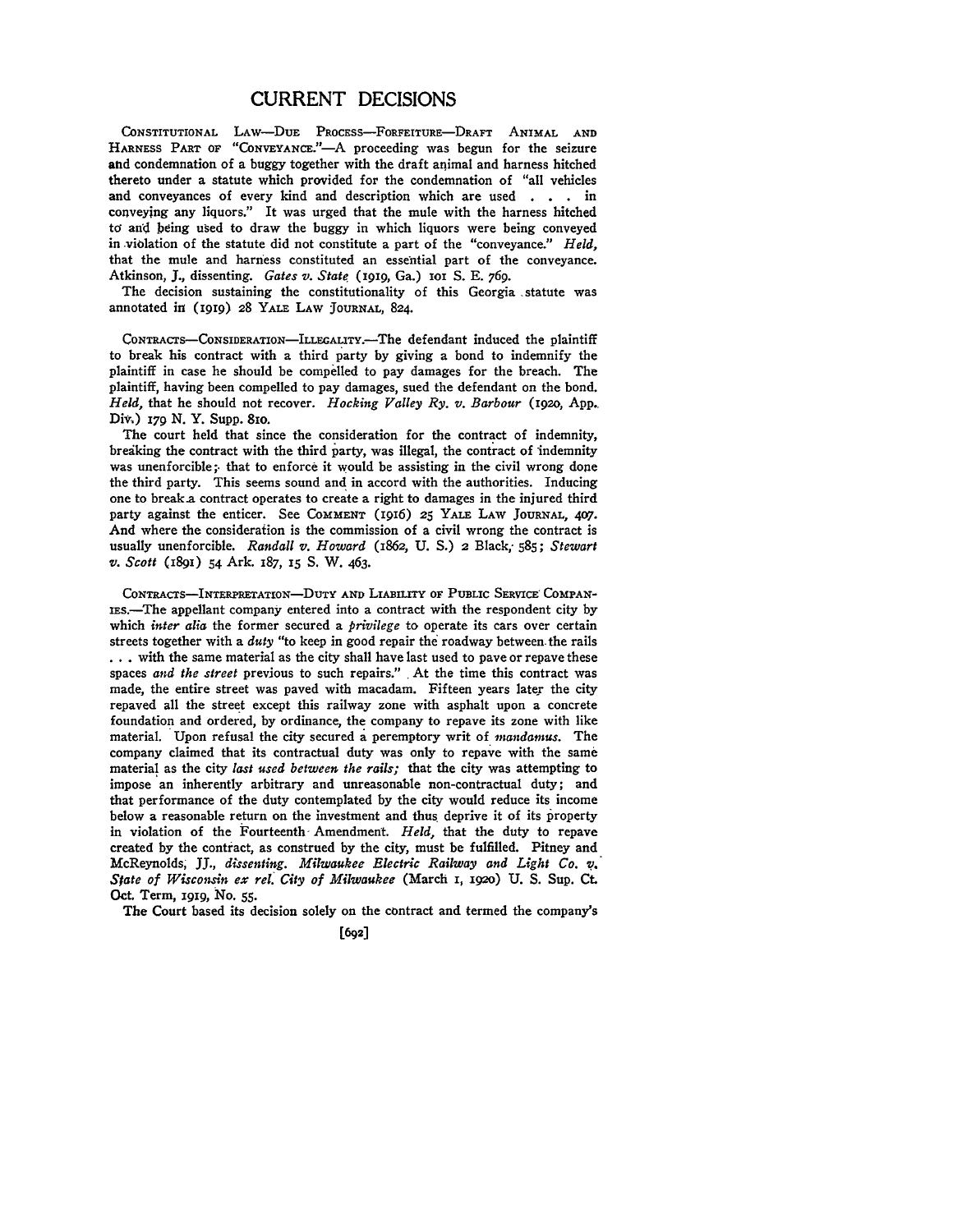construction "not reasonable." It professed not to consider whether the city possessed, as contended, a *power,* created by statute, to make "reasonable rules and regulations," the company being under the correlative statutory *liability* of being placed under a *duty* by the exercise of the *power.* It was further held that the contract duty was not extinguished by the financial condition of the company although this *fact* should be considered in determining the existence in a particular-case of a common-law or statutory *power* to direct an unremunerative extension of facilities or to forbid their abandonment, i. e., whether the company was under a correlative *liability* to have, such a *duty* imposed upon it. See (1913) **23** YALE LAW **JOURNAL,** 51-52. In reference to the power to change rates fixed by contract see Professor Burdick, *Regulating Franchise Rates* (1920) *29 ibid., 589.*

CONTRACTS-OFFER **AND** ACCEPTANCE-FAILURE OF OFFEREE's **AGENT** TO **TRANS-**MIT OFFER **TO** PRINCIPAL **AS A** TORT.-One Joplin, agent of defendant, in October, 1916, solicited and obtained from the plaintiff an order "taken subject to acceptance" of the defendant for **3** bales of duck to be shipped August r, **1917.** Joplin failed to transmit the order to the defendant who first learned of it when the plaintiff wrote in July, 1917, asking that shipment be made during the following month. Upon the defendant's refusal to ship, the plaintiff sued, setting up first a cause of action for breach of.a contract and second that relying upon his belief that the contract had been accepted he had failed to buy duck until the market price had greatly advanced and that the defendant by reason of the negligence of its agent in failing to transmit the offer was estopped to deny the existence of a contract. The jury found for the plaintiff and judgment was entered on the verdict. *Held,* that such judgment was error and judgment should be entered for the defendant. *Four States Grocer Co. v. Wickendon* **(I919,** Tex.) *217* **S.** W. **1103.**

See COMMENTS, *supra,* p. 673.

CONTRACTS-RESTRAINT OF TRADE-EMPLOYEE.-The defendant, in an employment contract with the plaintiff, agreed that he would not engage in any business which would compete with the plaintiff for five years after the termination of his employment. The defendant a month later set up a similar business of his own and advertised himself as formerly with the plaintiff's store. The plaintiff sued for an injunction. *Held,* that the injunction be denied. *Samuel Stores, Inc. v. Abrams* (1919, Conn.) 108 Atl. 541.

The decision seems sound and in accord with the weight of authority. See (1919) 29 YALE LAW JOURNAL, **232-** As to implied conditions against unfair competition in a contract between a publisher and the owner of a copyright, 2see (I918) **27** *ibid.,* 837.

CONTRACTs-RESTRAINT OF TRADE-USE OF TRADE NAME.-The plaintiffs, -manufacturers of motion picture films, engaged the defendant, an actor of almost no experience, to work for them on contracts from year to year. Each yearly contract provided that he should act under the name of Stewart Rome while employed by the plaintiffs, but that he should never use that name when not acting for them. After three years with the plaintiffs, during which time he became famous as the actor, Stewart Rome. the defendant, left for war service. On his return he was engaged by a rival concern and immediately proceeded to act under the name of Stewart Rome. The plaintiffs then brought this action to restrain him from using that name. *Held,* that an injunction should not be granted. *Hepworth Manufacturing Co., Ltd. v. Wernham Ryott* **(i919,** H. L.) **122** L. T. Rep. **135.**

For a discussion approving the decision of this case in the court of Chancery, here affirmed, see (I919) 29 YALE, LAW **JOURNAL, 232.**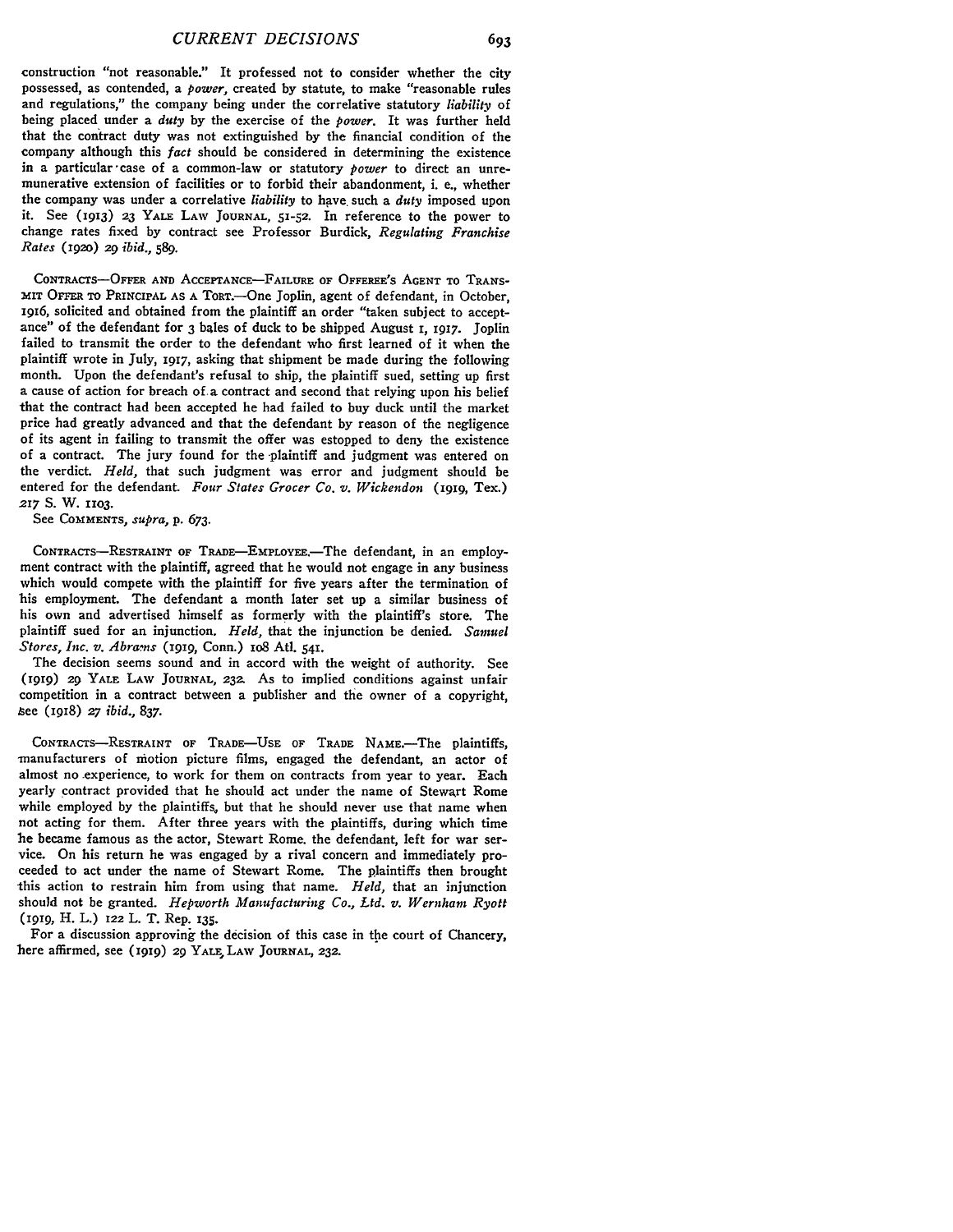CONTRACTS-THIRD-PARTY BENEFICIARY-STATUTORY RIGHT OF MATERIALMEN TO **SUE** ON CONTRACTOR'S BOND **NOT** EXTINGUISHED BY AGREEMENT BETWEEN CITY **AND** CONTRACToR.-A state statute provided that a city which let a contract for a public building should require the contractor to execute a bond with sureties for the payment of all material furnished for the said work and gave those furnishing material therefor the "right to sue on said bond." The defendant builder contracted with the defendant city for the erection of a public building and furnished a bond with sureties to the city which contained a provision that "no right of action shall accrue **by** reason hereof, to or for the use or benefit of any one other than the obligee herein named." The plaintiff sued the city, contractor and sureties for material furnished, his real purpose being to "hold" the sureties on the bond. *Held,* that the plaintiff could recover from the sureties, as the right he secured under the statute could not be extinguished **by** the bond provision which limited the obligor's duty to the city only. *Ingold v. City of Hickory et al.* (i919, **N. C.)** ioi **S. E. 525.**

For a discussion of the right of a materialman against an obligor on a builders' bond in the absence of such a statute, see **COMMENT (1919) 28** YALE LAW **JOURNAL, 798.**

CORPORATIONS-STOCKHOLDER'S LIABILITY FOR CORPORATE **DEBTS-JUDGMENT** AT LAW AS A CONDITION PRECEDENT. The plaintiff was the sole creditor of a corporation of which the defendant was the sole stockholder. The defendant took the corporate assets and left the corporation insolvent. This action was brought in equity, on the debt, without first securing a judgment at law or joining the corporation as a party defendant. *Held,* that the plaintiff should recover. *Louisville & N. R. R. v. Nield* **(i919, Ky.)** 216 **.** W. **62.**

See **COMMENTS,** *supra,* **p. 659.**

**EASEMENTS-WAYS** OF NECESSITY-REBUTTED BY ORAL **CONVERSATION.-A** deed of land was executed and delivered under such circumstances that a way of necessity would ordinarily have been created over land retained **by** the grantor. In litigation involving the existence of this right of way, evidence of an oral agreement between the parties that no easement should be granted was introduced without objection. Thereafter the alleged dominant owner requested a ruling that this evidence could not be considered. *Held,* that the evidence, having been introduced without objection, was relevant to show the actual intention of the parties in rebuttal of the presumption of a way of necessity. *Orpnts v. Morrison* (1918) **23o** Mass. **529,** *12o* **N. E.** 183.

See COMMENTS, *supra,* **p.** *665.*

EQUITY-JURISDICTION-INJUNCTION AGAINST ELECTIoN.-The Secretary of the State of Illinois, under an act providing for the expression of opinion **by** electors on questions of public policy, intended to submit at an election questions presented **by** petition of ten *per cent.* of the voters. The plaintiff, a citizen and taxpayer of the state, filed a bill for an injunction to restrain the submission of these questions, alleging that if they should be favored **by** a majority of electors, they would constitute instructions to the delegates to the proposed constitutional convention, and that under the constitution of the state there was no power to instruct such delegates. *Held,* that the injunction should not issue. *Payne v. Emerson* **(1919,** Ill.) **125 N. E. 329.**

See **COMMENTS,** *supra,* **p.** 655.

**EviDENCE-PRESUMPTIONS-SANTY OF** TESTATOR-An action was brought to set aside the probate of a will on the ground that the testator had been of unsound mind. *Held,* that the probate should stand, with a *dictum* that there was a presumption of sanity of the testator, consequently the burden of proving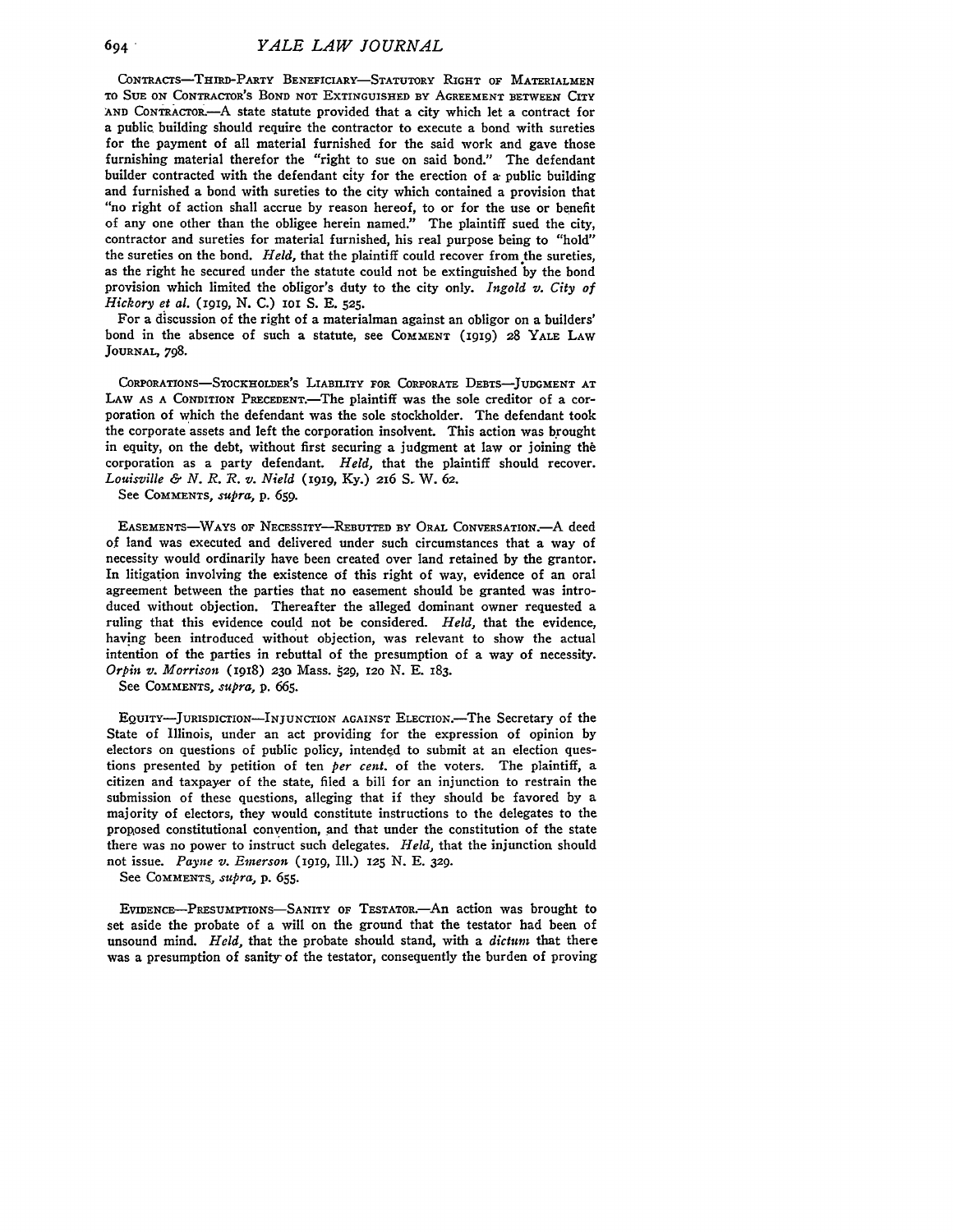incapacity was on the contestants. *Kerkhoff v. Monkemeier* **(1920,** Iowa) *175* **N.** W. 762.

A large minority of courts hold with Iowa as to the burden of proving testamentary incapacity but to treat such a rule as a consequence of the presumption of sanity seems clearly erroneous. See COMMENT (1917) 26 YALE LAW **JOURNAL,** *777; cf. Thomson v. State* (igig, Fla.) **83** So. 291. But the rule itself has strong reason behind it. The presumption is not, on sound theory, itself evidence of the fact presumed. *Wheeler's Appeal* (1917) 91 Conn. 388, ioo Atl. 13, overruling *Sturdevant's Appeal* (899) **71** Conn. **392, 42** Atl. **70.** The fact on which it is based, that most men who duly execute a will are of sound mind, has strong probative value. See **COMMENT,** *supra.* And the Iowa rule seems in practice to be the simplest way of giving expression to this fact.

**EVIDENcE-WITNESSEs-CHiLD.-The** plaintiff when five years old was bitten by the defendant's dog. A suit for damages was begun and the case came to trial three years later. The plaintiff, who was a bright child and had due appreciation of the significance of an oath, was permitted to testify. *Held,* that such testimony was properly admitted. *Maynard v. Keough* **(192o,** Minn.) **<sup>175</sup>** N. W. 801.

The court said that even though the child was perhaps too immature to testify at the time of the occurrence, she was competent at the time of the trial, which is the time competency is to be determined; that her intelligence showed she could remember the incident; and that the distinctness of the witness's memory goes to the weight of the evidence. This seems sound.

FRAUD-LEASE-RESCISSION.-The plaintiff in writing leased certain premises to the defendant, rent to be paid quarterly. The defendant took possession in i916 and paid rent until 1918 and then defaulted. The plaintiff sued for the rent due. The defendant again defaulted on the next payment, and-the plaintiff brought an action for the rent for that term. The two actions were consolidated, and the defence was that the plaintiff had induced the defendant to accept-the lease by fraud. He had not rescinded upon discovery of the fraud, but retained possession. *Held,* that the plaintiff should recover. *Defiel v. Rosenberg* **(1919,** Minn.) 174 N..W. **838.**

The court correctly stated that the proper remedy of the defendant was prompt rescission, upon discovery of the fraud, of the unexpired term of the lease, and an action for damages or proper relief which would restore him as nearly as possible to his position before accepting the lease. As to re-tender of consideration in rescission, see *supra,* **CASE** NOTES, *sub. tit.,* **FRAUD.**

INSURANcE-LIFE INSURANcE-AsSIGNMENT OF POLICY TO *ONE* WITHOUT IN-SURABLE INTEREST VALID. The holder of a policy of life insurance "taken out" in good faith and payable to "his executors, administrators, or assigns" assigned it for value to one who had no insurable interest in his life. The assignee notified the company of the assignment and paid the premiums thereafter until the insured's death. The executor then filed a bill to set aside the assignment. *Held,* that the bill be dismissed. *Hawley v. Aetna Life Ins. Co.* **(igig,** Ill.) **<sup>125</sup>** N. E. **707.**

The court stated: "To sustain the doctrine of counsel for appellant on this point would be, in effect, to hold that a valid policy cannot be sold in the best market but must be either surrendered to the company or sold to a person having an insurable interest, and this would in most cases result in compelling the policy holder to surrender his policy to the insuring company at its own figure." It is now generally admitted that one who has insured his own l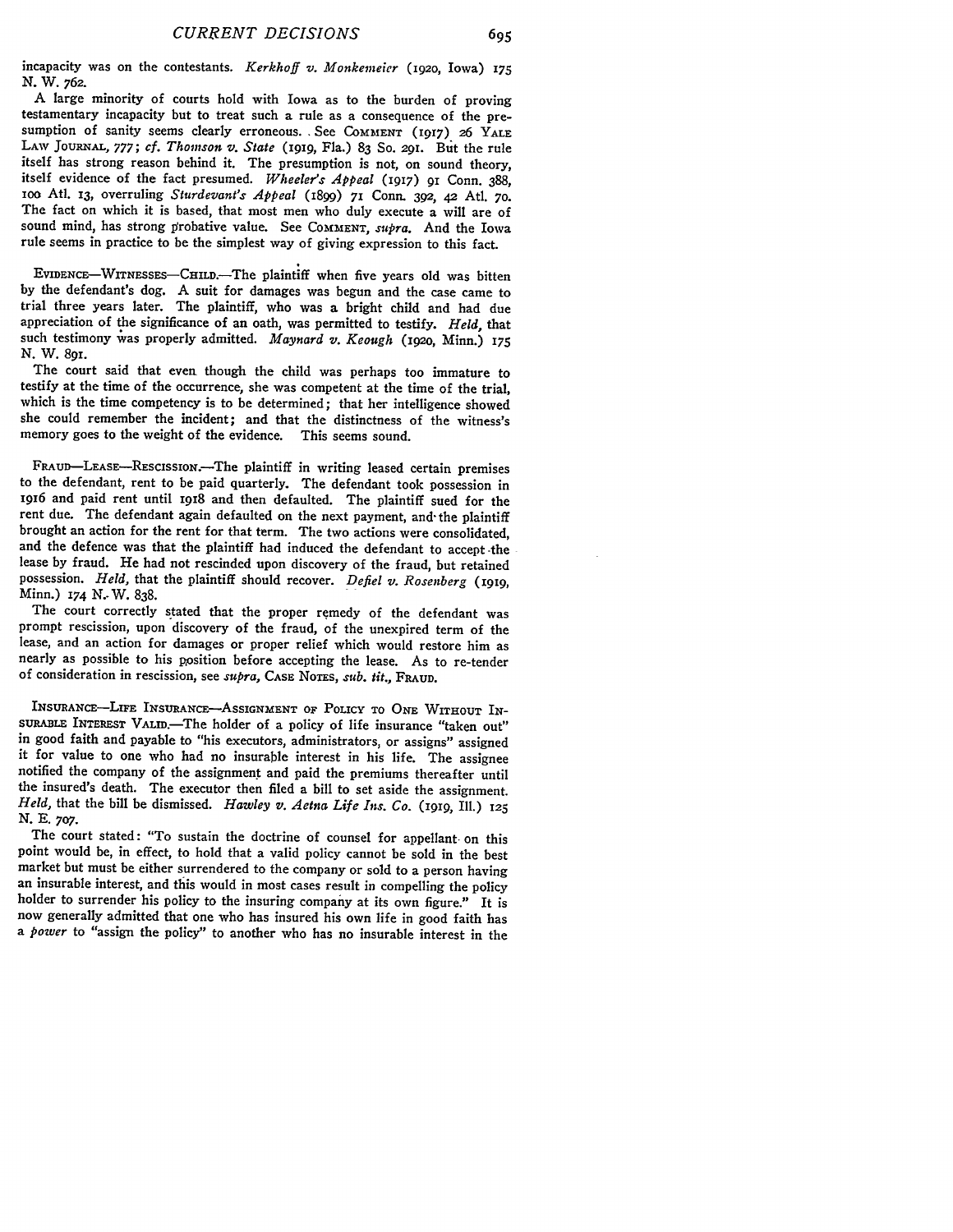insured's life and thus create a conditional right in the assignee to the payment of the insurance money. It must appear that the insurance contract Was made in good faith and not merely to circumvent the requirement of insurable interest. For a discussion of the relevant decisions, some of which retarded the crystallization of the now well recognized rule, see (1915) 24 YALE LAW JOURNAL, 433; (191I) **21** *ibid.,* I68, **422;** see also (I918).27 *ibid.,* lO83; and a leading contra case, *Russell v. Grigsby* (igog, **C.** C. **A.** 6th) 168 Fed. *577,* approved *(igo9)* **23** HARV. L. REv. 65, and repudiated **by** the Supreme Court in *Grigsby v. Russell* (19II) 222 **U. S.** 149, **32** Sup. Ct. **58,** which adopted the view of the principal -case.

**MONOPOLIES-SHERMAN** ACT-IMPOSING RESALE PRICES BY CONTRACT WITH **CUSTOMERS** UNLAWFUL.-An indictment under the Sherman Act alleged that the defendant corporation manufactured under letters patent valves and other accessories which it sold to manufacturers and jobbers in automobile tires under uniform contracts that they should resell **at** fixed prices, thereby supjressing -competition. The lower court sustained a demurrer. *Held,* that this ruling was -erroneous. *United States v. Schrader's Son, Inc.* (March I, **192o) U. S.** Sup. Ct. Oct. Term **1919,** No. *567.*

In sustaining the demurrer the lower court relied upon a recent Supreme Court decision. *United States v. Colgate & Co.* **(1919) 250** U. S. 30, 39 Sup. Ct. 465. It thought this case modified the doctrine of *Dr. Miles Medical Co. v. Park & Sons Co.* **(1911)** 220 U. **S.** *373,* 31 Sup. Ct. 376. The opinion of Mr. Justice Brandeis repudiates the suggestion that there is no inconsistency between the two cases, and reaffirms the distinction, taken in the Colgate case, between exercising one's *privilege* of refusing to sell to customers who are unwilling to maintain resale prices and attempting by contract to obtain a *right* that one's customers shall maintain such prices. The former is lawful; the latter forbidden **by** the Sherman Act. See **(I919)** 28 YALE LAW JOURNAL, 505; (1920) 29 *ibid.,* 365. And see Brown, *The Right to Refuse to Sell* (1916) **25** *ibid.,* 194.

**PROPERTY-PROFITS A PRENDRE-PRIVILEGE OF TAKING AND SELLING** SPRING **WATER.-In igog** the New York legislature created a board of commissioners of the state reservation at Saratoga Springs empowering it to grant concessions and leases of any portion of the same upon terms to be fixed by it. Thereafter this board executed an instrument in writing with four individuals, granting them for a period, which with renewals would total twenty-five years, the privilege of bottling and selling the water from the Saratoga Springs under -certain conditions and preserving to the public free access to the reservation and free use of the waters there for drinking or bathing. The plaintiff corporation was organized to take the place of the four individuals named. Thereafter the legislature transferred the powers of the board to the conservation commission which prevented plaintiff from exercising the privileges granted. He sued for an injunction and damages. *Held,* the plaintiff should have the **relief** sought. Crane, **J.,** *dissenting. Saratoga State Waters Corporation v. Pratt* **(192o,** N. Y.) 125 N. E. 834.

The decision, which involves a holding that the privilege granted of taking and selling spring water was a profit *a prendre,* seems unquestionable. See **COMMENT (1919)** 29 YALE LAW **JOURNAL,** 218. So also does the holding that the defendant is nof protected by a later act of the legislature and is to be treated as a private wrongdQer. The court below had held that injunction would not lie against a state officer acting pursuant to a statute. (1918) 184 **-App.** Div. 561, 172 N. Y. Supp. **4o .** The writer of the opinion, however, attempts definitions of various terms, such as easements and profits, which are so lacking in careful analysis that they may well involve trouble for the court here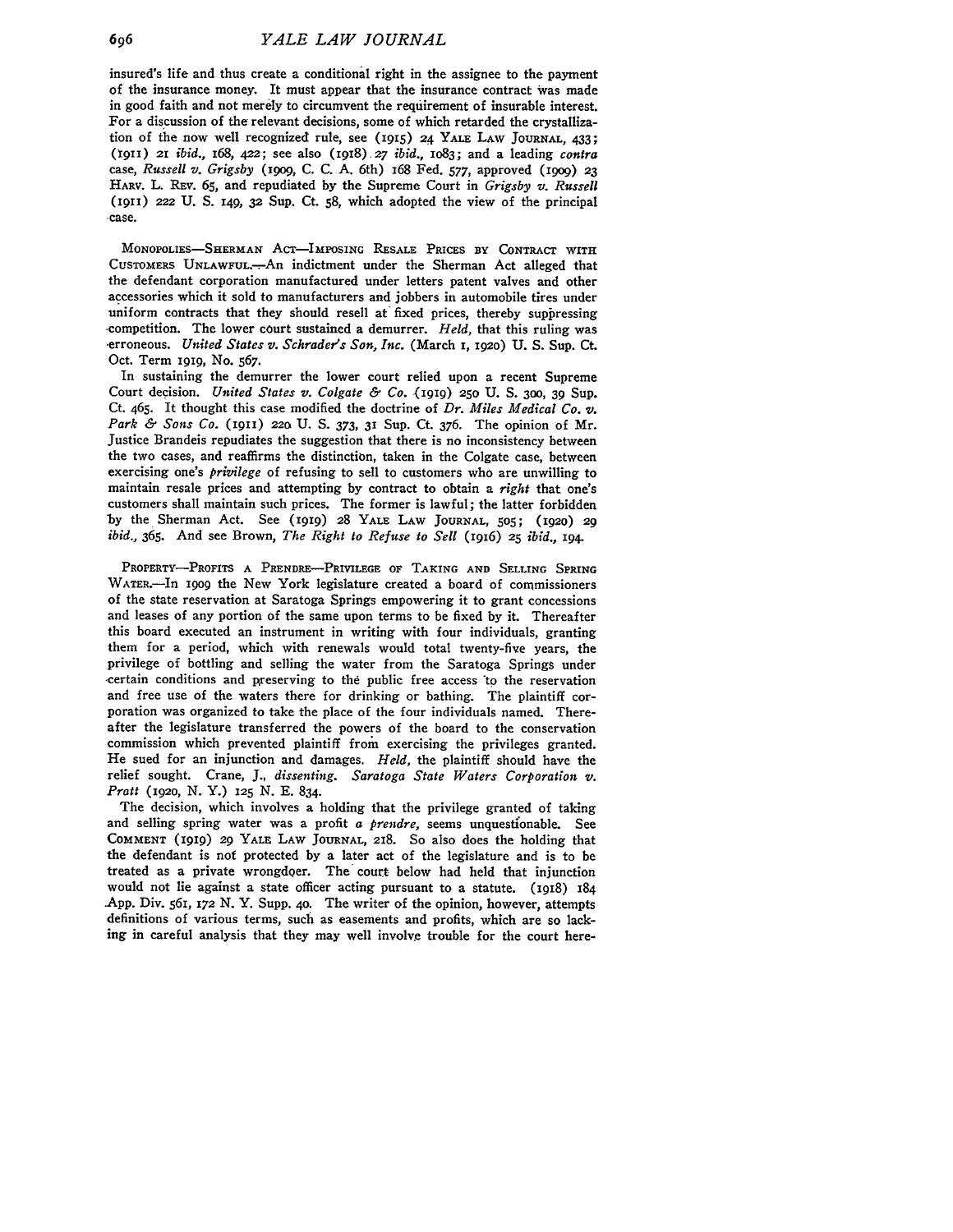after. The court also suggests that easements in gross are in many places held unassignable, indicating a lack of acquaintance with the New York authorities similar to that of the Appellate Division in *Matthews Slate Co. v. Advance Industrial Supply Co.* (I918) **x85 App.** Div. 74, **172 N.** Y. Supl. **830; (1919) 29** YALE LAW JOURNAL, 218, **219.**

SALES-WARRANTY-RUNNING **WITH** PERSONALTY.-The defendant traded a stallion to the plaintiff, representing that it was sound. The plaintiff traded it to W, making a similar representation. The stallion was in fact wind broken and W sued the plaintiff who notified the defendant to appear, which he failed to do. The plaintiff sued the defendant for the amount of the judgment which he paid W. The jury found that the stallion was sound when delivered by the defendant to the plaintiff. *Held,* that the plaintiff should not recover. *Booth v. Scheer* (1919, Kan.) 185 Pac. 898.

The finding of the jury rendered unnecessary the long discussion whether a warranty "runs with personalty." The accepted rule is that it does not. *Smith v. Williams* (I9O3) **117** Ga. 782, 45 S. E. 394. Except where there is an assignment of the right against the warrantor. *Cf. Bordwell v. Collie (1871)* 45 N. Y. 494; see Williston, *Sales* (igo9) sec. 244. Or by trade custom, as in the case of a tobacco sampler's warranty. *Conestoga Cigar Co. v. Finke* (I89I) <sup>144</sup>Pa. 159, **22** Atl. 868. Other seeming exceptions really "sound in tort." See **COMMENT** (I918) **27** YALE LAW **JOURNAL,** io68.

TELEGRAPHS **AND** TELEPHONES-REGULATION **MAKING COMPANY'S MESSENGER AGENT OF SENDER** REASONABLE.-The plaintiff sued to recover damages caused by the defendant's failure to transmit and deliver a telegram addressed to him **by A.** The message was given **by** the sender to a messenger but was never delivered at the defendant's transmitting office. The company pleaded in defence the stipulation on the telegraph blank, a part of the contract, that "no responsibility attaches to this company concerning telegrams until same are accepted at one of its transmitting offices, and if the telegram is sent to such office **by** one of the company's messengers, he acts for that purpose as agent of the sender." *Held,* that recovery must be denied, the provision being reasonable and hence binding. *Collotta v. Western Union* **(1920,** Miss.) **83** So. 4Ol.

The court followed the few cases which have decided this precise question. *Ayres v. Western Union* (i9oi) **65 App.** Div. 149, **72** *N.* Y. Supp. 634; *Stanley v. Western Union* (1894) **92** Ga. 613, 18 **S.** E. ioo8. For the effect of the company's limitation as to the amount of damages it will be under a duty to pay in case of nondelivery or error in an unrepeated message, see (1920) **29** YALE **LAW JOURNAL,** 573.

**T RTS-NEGLIGENcE-LAST CLEAR** CHANE.-The decedent, a "licensee," while walking on the tracks of the defendant railroad, was struck and killed by a train. The engineer gave no signal of danger, and the inference was that he saw the decedent but expected her to get off the tracks. Her administrator sued for wrongful death. *Held,* that recovery should be allowed because the defendant had the last clear chance to avoid the injury. *Gunter's Adn'r v. Southern Ry.* (i92o, Va.) **IO S.** E. **885.**

The opinion would seem to be somewhat confused in its application of the doctrine of last clear **chance.** See COMMENT (915) **24** YALE LAW **JOURNAL, 330; (1920)** 29 *ibid.,* 542. However the decision can be explained **by** the fact that the defendant was under a duty to give some warning to those privileged to walk on its tracks, and that, therefore, the decedent was not negligent in relying **upon** performance of this duty.